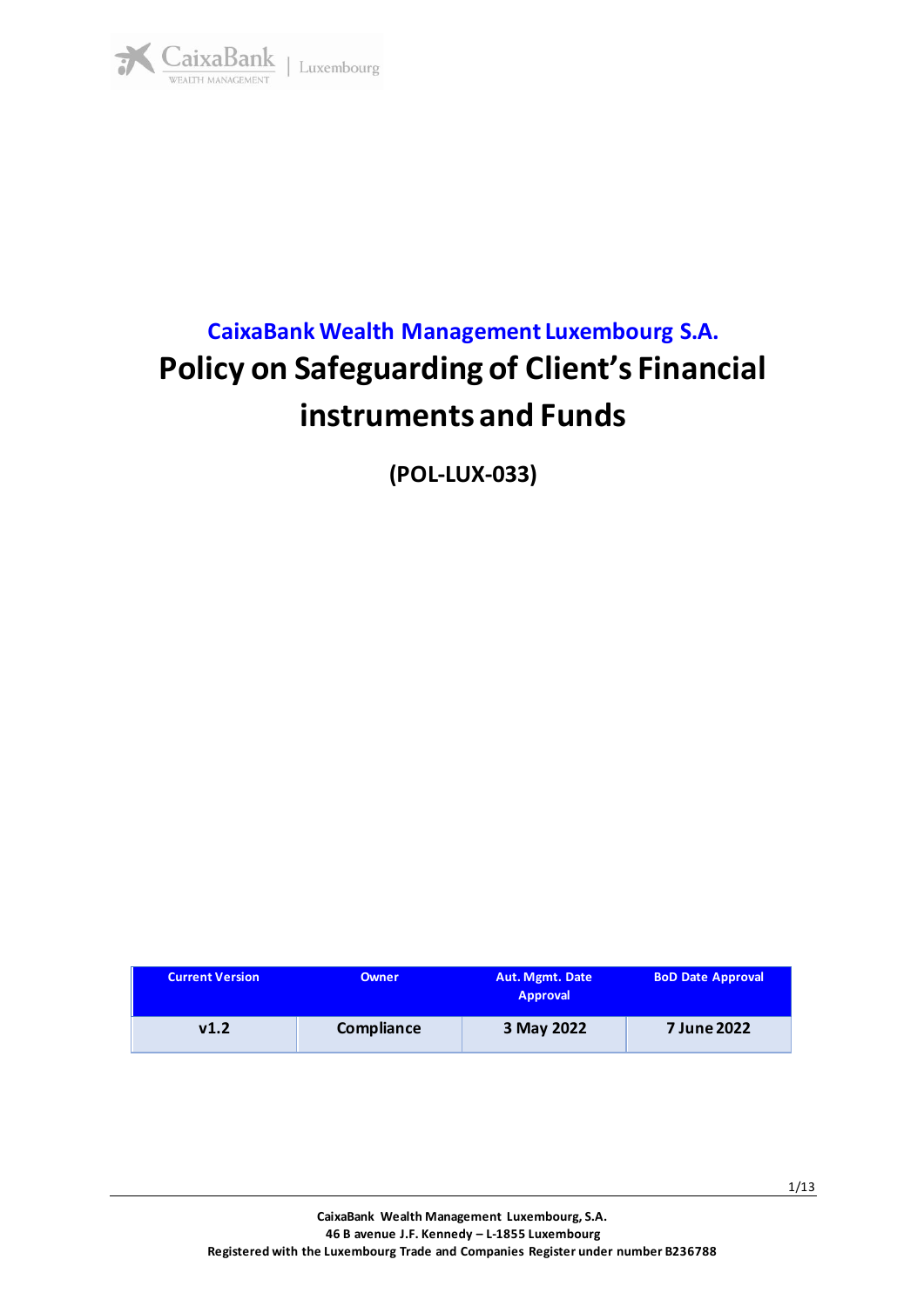

# **TABLE OF CONTENTS**

| 1. |      |                                                                                     |  |
|----|------|-------------------------------------------------------------------------------------|--|
| 2. |      |                                                                                     |  |
| З. |      | <b>GENERAL PRINCIPLES FOR SAFEGUARDING CLIENTS' FINANCIAL INSTRUMENTS 4</b>         |  |
|    | 3.1. |                                                                                     |  |
|    | 3.2. |                                                                                     |  |
|    | 3.3. | Appointment of a responsible for the Compliance with the safeguarding obligations 5 |  |
| 4. |      |                                                                                     |  |
| 5. |      |                                                                                     |  |
| 6. |      |                                                                                     |  |
|    | 6.1. |                                                                                     |  |
|    | 6.2. |                                                                                     |  |
| 7. |      |                                                                                     |  |
|    |      |                                                                                     |  |
|    |      |                                                                                     |  |
|    |      |                                                                                     |  |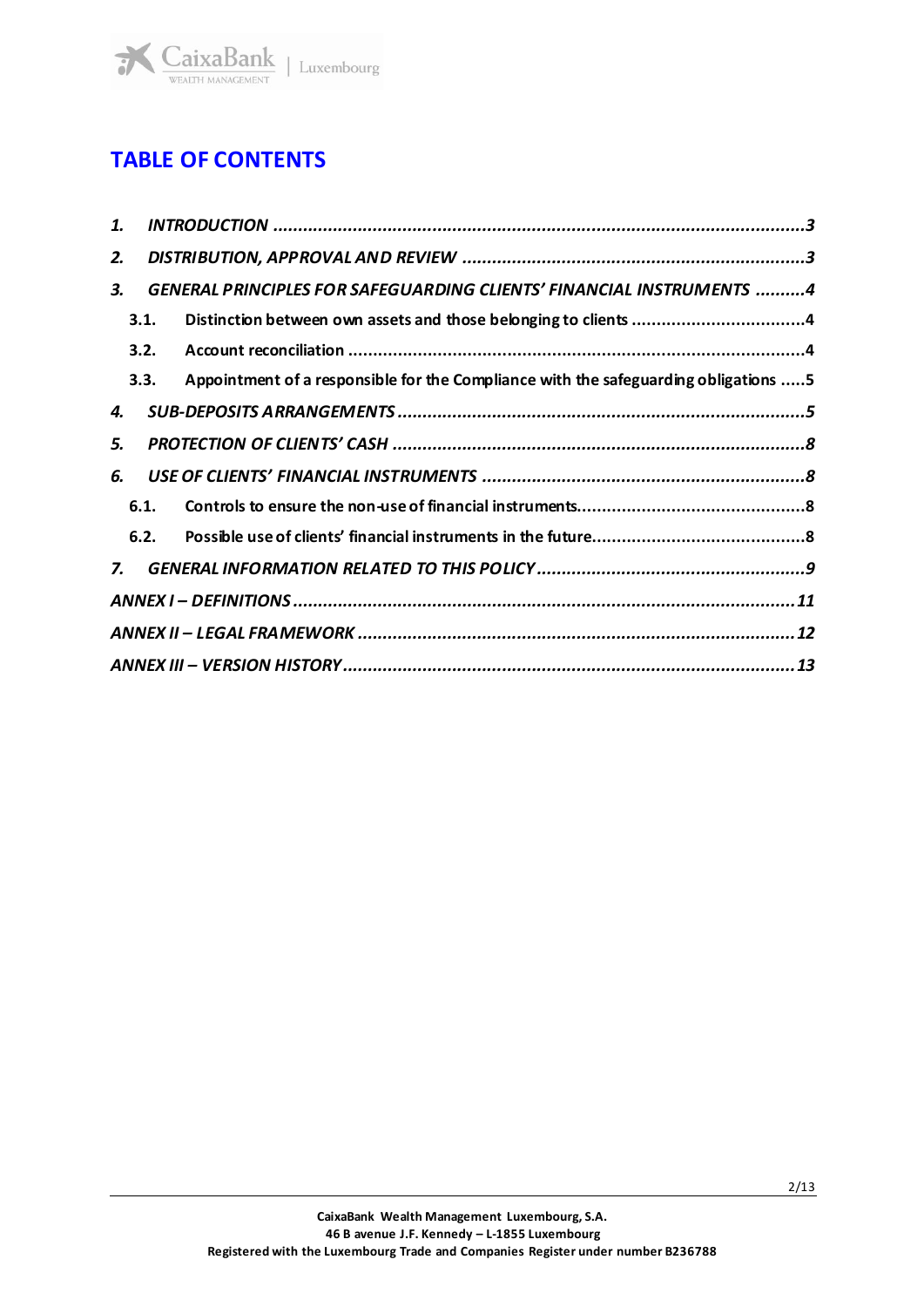

# <span id="page-2-0"></span>**1. INTRODUCTION**

The protection of Client's financial instruments and funds is an important part of the MiFID regime.

In the framework of the provision of investment services to its clients, CaixaBank Wealth Management Luxembourg S.A. (hereafter the "**Bank**" or "**CWML**") is authorized for the receipt and administration of funds and financial instruments owned by its clients. In accordance with the Applicable Regulations, as mentioned in Annex I of this Policy, the Bank is committed to ensuring that the funds and financial instruments owned by its clients are properly segregated and have an optimal level of protection in accordance with the legalframework in place.

In this regard, the Bank has made adequate arrangements to safeguard investor's ownership and rights in respect of securities and funds entrusted to the Bank. The present Policy aims to describe the main measures adopted by the Bank to ensure the protection of the property rights of the assets received from its clients, thus avoiding any improper use of them.

### <span id="page-2-1"></span>**2. DISTRIBUTION, APPROVAL AND REVIEW**

This Policy must be approved by the CWML's Board of Directors within the scope of its statutory authority to approve CWML's general policies and strategies, and, in particular, the policy for controlling and managing risks.

CWML's Authorized Management shall promote the dissemination and implementation of the Policy, ensuring that it is observed, understood and fulfilled and that it is implemented, evaluated and reviewed. It shall also ensure that there are efficient information systems that confirm the members of staff to whom the Policy is applicable are aware of their duties in relation to compliance therewith.

The Operations Department will be responsible for yearly revising the content of this Policy, while the Compliance Department acts as second line of defense in this regard.

The main causes that can confirm a modification or update task are identified below:

- Changes in management approach or processes;
- Business Changes on the business objectives or strategies;
- **•** Process or procedure modification;
- Amendments or update to regulatory framework;
- **•** Changes deriving from the results obtained during follow-up and control activities;
- New policies or amendments to existing ones;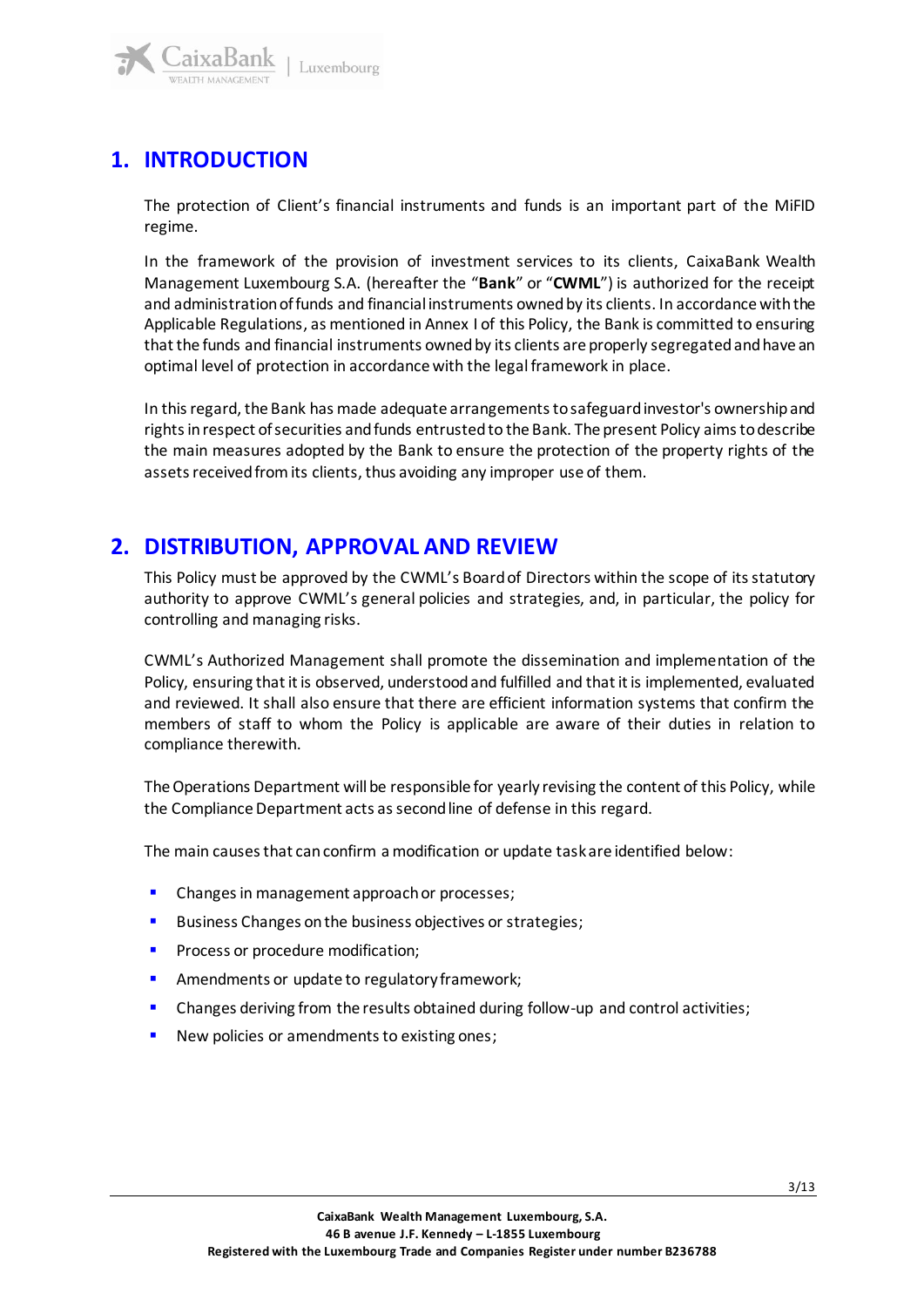# <span id="page-3-0"></span>**3. GENERAL PRINCIPLES FOR SAFEGUARDING CLIENTS' FINANCIAL INSTRUMENTS**

As stipulated in the Applicable Regulations, the Bank has to adopt suitable measures to protect its clients' property rights, in particular if the Bank becomes insolvent, and to regulate, when necessary, the use of clients' financial instruments on their own behalf.

#### <span id="page-3-1"></span>**3.1. Distinction between own assets and those belonging to clients**

The Bank has designed a structure for securities accounts so that its own financial instruments can differ from its clients' financial instruments and, among these, for purpose of identifying the assets owned by each of them.

On the domestic and international markets, the Bank makes use of **Euroclear Bank**, and **Allfunds Bank S.A.U. Luxembourg Branch**, as sub-custodians for securities, Collective Investment Schemes(CIS) clearing and custody services. Its account structure in such Sub-Custodians is as follows:

Its own account and third parties' accounts.

Sub-Custodians that are not direct members of the Central Securities Depositary in the market where they render services may in turn require a third-party Sub-Custodian for the custody and settlement of the securities.

As an exception, the Bank may need to use other Sub-Custodians for the custody of securities from merger or acquisition transactions of other institutions. This takes place when these securities are blocked by the market or are not accepted by the Sub-Custodians used by The Bank.

#### <span id="page-3-2"></span>**3.2. Account reconciliation**

The Bank keeps the required records so that at any time it can immediately (without delay and at any time) distinguish between the assets belonging to a client and those of other clients, as well as from the assets belonging to the Bank itself.

Similarly, the internal records and accounts guarantee the accuracy of the data they contain and that they correspond to the financial instruments belonging to the clients. For such purpose, The Bank conducts the reconciliation processes described below, both for Domestic and International markets:

- Fixed- and Variable-Income Instruments: The Bank conducts a reconciliation process of the balances held with the Sub-Custodians, at least on a weekly basis.
- **•** Derivative financial instruments contracted on organised markets: in case the Bank would be involved with Derivative financial instruments, it would conduct, on a daily basis, a reconciliation process of the balances in the accounts held with the Sub-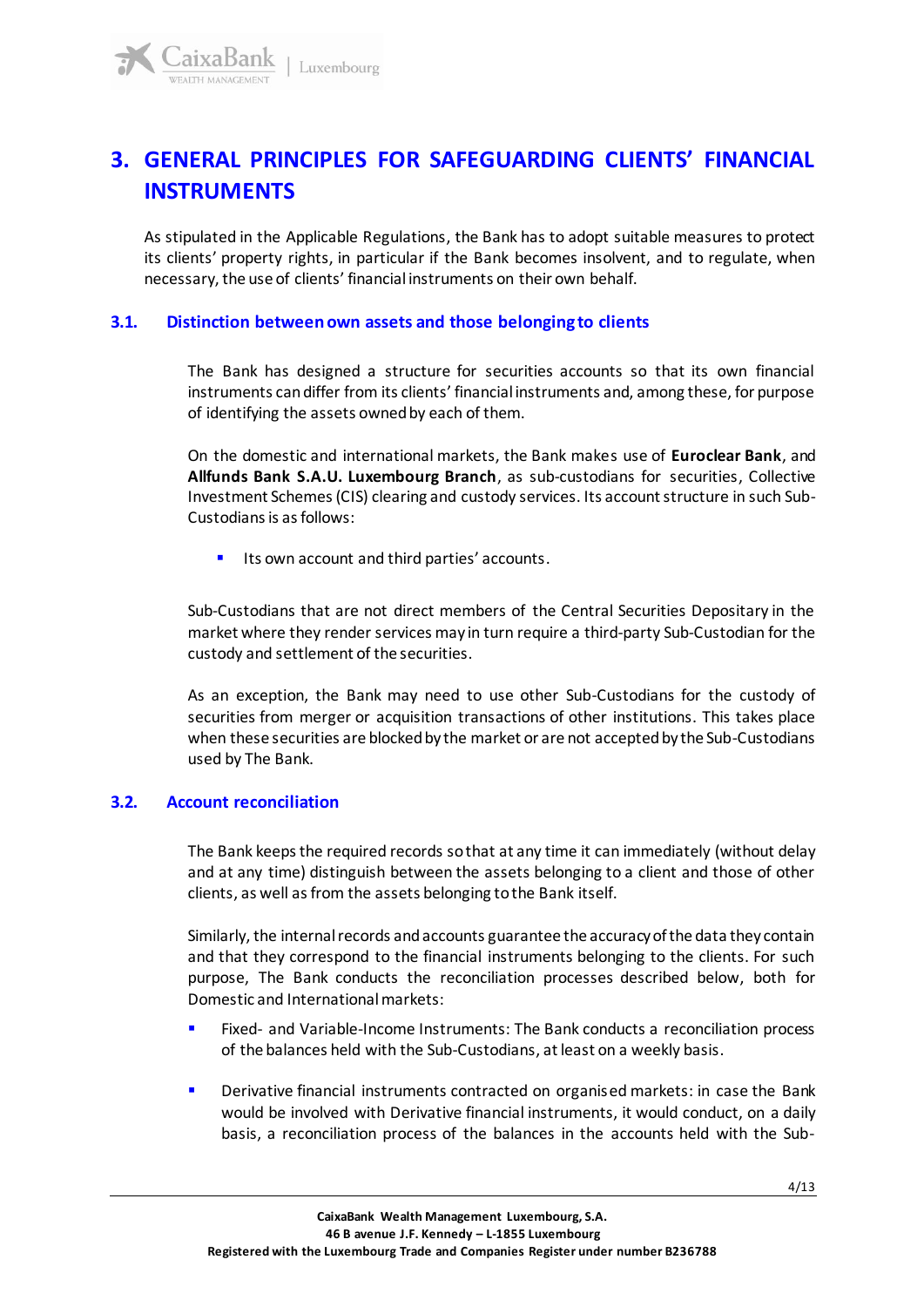Custodians. The Sub-Custodians should then provide custody and settlement services to the Bank by virtue of an agreement.

**EXECT** Foreign collective investment institutions ("Foreign CISs"): at least on a weekly basis, the Bank conducts a reconciliation process of the balances held in **Allfunds Bank S.A.U. Luxembourg Branch**. **Allfunds Bank S.A.U. Luxembourg Branch** provides custody and settlement services to the Bank by virtue of an agreement.

Any discrepancies detected in the reconciliation processes are analyzed and managed in order for them to be rectified.

In addition to the reconciliation processes described above, the Bank also conducts regular audits through its Internal Audit Department. The External Auditor includes these reconciliation processes among its auditing points.

#### <span id="page-4-0"></span>**3.3. Appointment of a responsible for the Compliance with the safeguarding obligations**

The Bank has to appoint a single specific person with adequate skills and knowledge as the responsible for the compliance of safeguarding arrangements and principles over clients' financial instruments and funds. This appointed person is the Chief Compliance Officer, while the practical implementation shall be performed by the Director of the Operations Department. In addition, the Chief Compliance Officer shall ensure the compliance of the practical implementation with this Policy.

### <span id="page-4-1"></span>**4. SUB-DEPOSITS ARRANGEMENTS**

The Applicable Regulations allow investment companies to deposit the financial instruments they hold on behalf of their clients in accounts open with a third party, providing the companies act with due competence, care and diligence when selecting, appointing and regularly auditing such third party.

The Bank's system for deposits and sub-deposits is as follows, for both domestic and international markets.

The Bank uses Global and/or Local Sub-Custodians to carry out settlement and custody on the different international markets where its clients carry out their transactions.

The Bank has designed a procedure that details the criteria used for selecting, appointing and auditing Sub-Custodian institutions to ensure they comply with the market requirements and practices regarding holding assets on the different markets that they cover.

The Bank considers several aspects in order to select Sub-Custodians. Aspects such market experience and prestige of the Sub-Custodians selected, their rating, the market coverage by their securities settlement and custody business, the institution's specialisation within the field of securities and other aspects such as the quality of the information used to monitor the activity and the frequency and access to the positions that are held from time to time.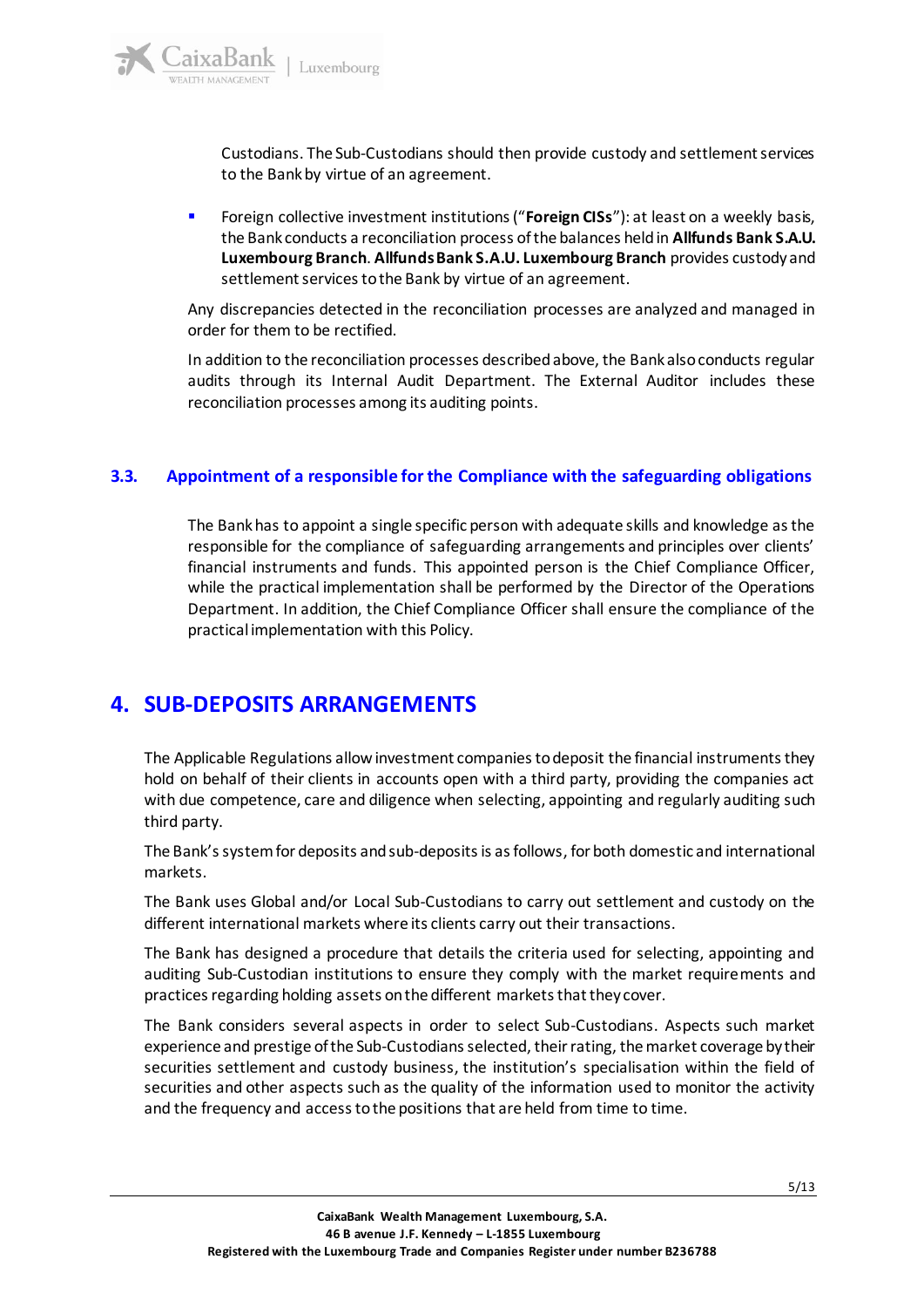| <b>REQUIREMENTS FOR SOLVENCY AND MARKET PRESENCE</b>                      |                                                                                                                                                                                    |  |  |  |  |
|---------------------------------------------------------------------------|------------------------------------------------------------------------------------------------------------------------------------------------------------------------------------|--|--|--|--|
| <b>Credit rating</b>                                                      | The solvency ratings assigned by the main international rating<br>agencies (Standard & Poor's, Fitch and Moody's) are checked,<br>which must meet the CWML's minimum requirements. |  |  |  |  |
| Market coverage and instruments for<br>settlement and custody             | Coverage of settlement and custody services is taken into<br>account for the required markets and instruments.                                                                     |  |  |  |  |
| Criteria for selection and auditing of the<br>local Sub-Custodian network | The procedure for selecting and auditing the institutions<br>acting as local Sub-Custodians is taken into account.                                                                 |  |  |  |  |
| Prestige, expertise and specialization                                    | The Bank only works with institutions with recognized<br>prestige.                                                                                                                 |  |  |  |  |
| <b>Fees</b>                                                               | Competitive fees are required that are in line with those of<br>similar institutions.                                                                                              |  |  |  |  |
| <b>OPERATIONAL REQUIREMENTS</b>                                           |                                                                                                                                                                                    |  |  |  |  |
| Operational Services and Support and<br><b>Communication Systems</b>      | The reliability of the operational procedures, the level of<br>automatic service, quality of information and support<br>response are taken into consideration.                     |  |  |  |  |

The sub-custodians that shall be appointed must have recognized prestige, expertise and solvency at a worldwide level to perform these activities.

The Bank has requestedthe services of sub-custodians located in countries in the European Union that have specific regulations and supervision for the holding and custody of financial instruments; the Sub-Custodians are subject to such regulations and supervision.

In the case of instruments issued in Non-Member States of the European Union, the appointed Sub-Custodians may in turn require the use of local Sub-Custodians or central depositories subject to the regulations and supervision of these States that are not members of the European Union. In such case, clients should be aware that their rights for such instruments could vary from those applicable if they were subject to the laws of a Member State.

Likewise, the Bank also assesses compliance by the institutions rendering clearance and settlement services for foreign derivative instruments with the applicable Requirements for Solvency and Market Presence (credit rating, market coverage, prestige, experience, specialization and fees) and that they meet the operational requirements.

The accounts opened in these institutions are of an **omnibus type**. Therefore, and as specified in the Bank's General Terms & Conditions, should the Sub-Custodian become insolvent (along with the relevant insolvency procedures being filed and/or administrators or receivers being appointed) the operational system described may also involve, as the case may be, temporary restriction of availability, impairment in value or even loss of the client's financial instruments or the rights derived from these financial instruments.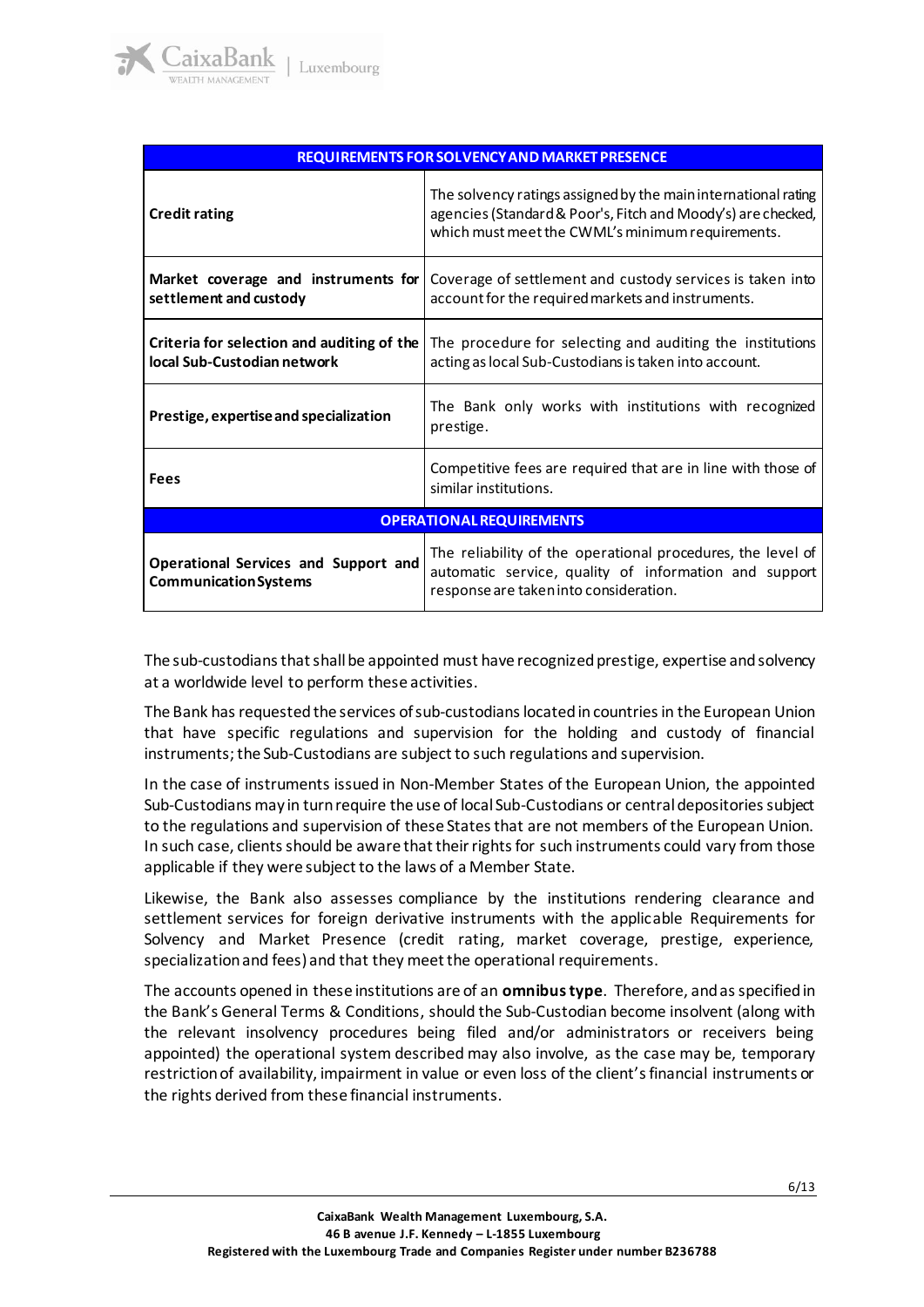

Due to the aforementioned legal risks, the following specific situations may arise:

- **•** Delays in executing the orders that involve moving the assets deposited;
- Partial losses of the securities deposited or in the event the assets effectively held by the Sub-Custodian are insufficient to cover the clients' claims or the Sub-Custodian is involved in bankruptcy proceedings.

In any case, the Bank may only deposit its clients' financial instruments with a third party domiciled in a country that is not subject to regulations and supervision for the custody of financial instruments on behalf of other persons, in the following cases:

- Due to the nature of financial instruments or services related to these instruments;
- **•** When the financial instruments belong to a professional client or an Eligible Counterparty and the latter makes a written request to the Bank for them to be deposited with a third party in such country.

#### **4.1. Operational processes**

The Bank uses real-time connection mechanisms for communication with its Sub-Custodians so that it can immediately and continually obtain information about the accounts, in particular regarding the assets in custody, settlement transactions and corporate events taking place related to the clients' positions.

The reconciliation processes have been explained in the previous section ("Account Reconciliation"; Section 3.2 of this Policy).

#### **4.2. Outsourcing Agreements**

According to the Bank's structure used for the custody of securities, it can be concluded that The Bank does not currently have any outsourcing agreements, for the following reasons:

▪ On Domestic & International Markets: The Bank uses a system of international Sub-Custodians, which is considered normal market practice. This kind of support does not involve the Bank outsourcing its international securities custody and settlement duties to the different Sub-Custodians, but instead that these institutions operate as service providers.

<span id="page-6-0"></span>The Bank only outsources the administrative work related to its clearance, settlement and custody business.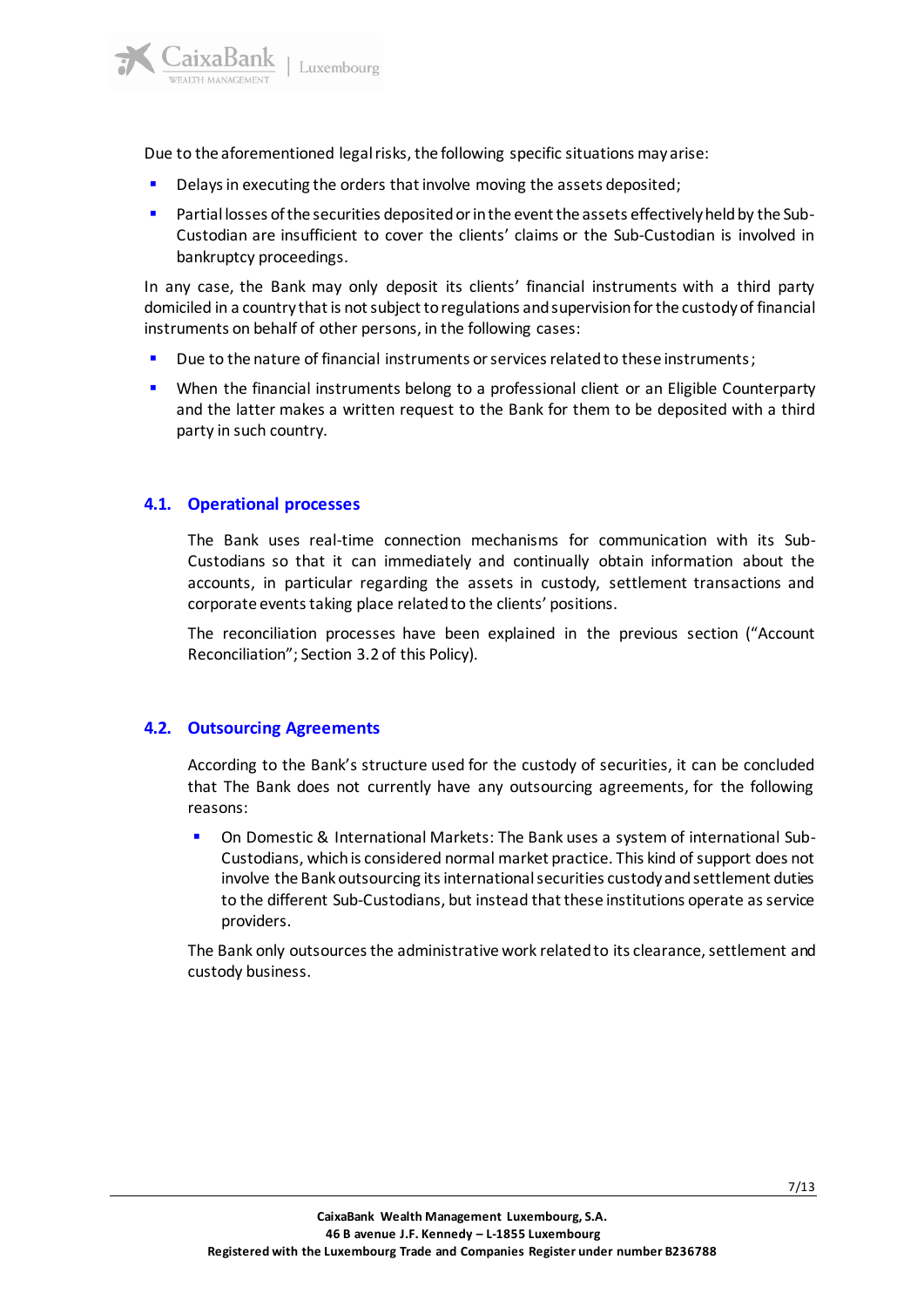# **5. PROTECTION OF CLIENTS' CASH**

The Bank acts directly as a depositary of its client's cash accounts, as a credit institution granted official administrative authorisation by the CSSF as an authorised institution pursuant Directive 2013/36/EU of 26 June 2013.

Cash received from clients is deposited on an account opened at a custody entity such as a central bank, a credit entity, an authorized bank on another country or a monetary fund.

### <span id="page-7-0"></span>**6. USE OF CLIENTS' FINANCIAL INSTRUMENTS**

In compliance with the provisions of the Applicable Regulations, the Bank does not use the financial instruments it holds on behalf of its clients for financing its own business transactions.

There are currently no agreements between the Bank and its clients to carry out financing transactions using the financial instruments belonging to these clients.

Movements of financial instruments take places according to the clients' instructions or as part of mandatory corporate movements.

#### <span id="page-7-1"></span>**6.1. Controls to ensure the non-use of financial instruments**

The following measures ensure the compliance with this Policy:

- Record keeping of orders and transactions (including the data given by the clients).
- **E** Client's and the Bank's balance reconciliation, as explained in the section "Account" Reconciliation" in Section 3.2 of this Policy.
- Delivery of Confirmations to clients for each movement made in their securities accounts, detailing the specific data of the transaction and its overall position.

#### <span id="page-7-2"></span>**6.2. Possible use of clients' financial instruments in the future**

The Bank may only enter into securities financial agreements over its clients' financial instruments or to use them in any other way, on its own behalf or on behalf of another client providing the following requirements are met:

- i. The client must have previously granted its express consent. For retail clients, such consent must be granted in a written document signed by the client or any equivalent alternative mechanism.
- ii. The use of the financial instruments must be in accordance with the specific terms and conditions accepted by the client.

In addition to the above, when the client authorizes the use of financial instruments that is deposited in an omnibus account, whenever this is allowed by applicable regulations, the following requirements must be met:

i. Express prior individual consent is required from the clients whose instruments are deposited in an omnibus account.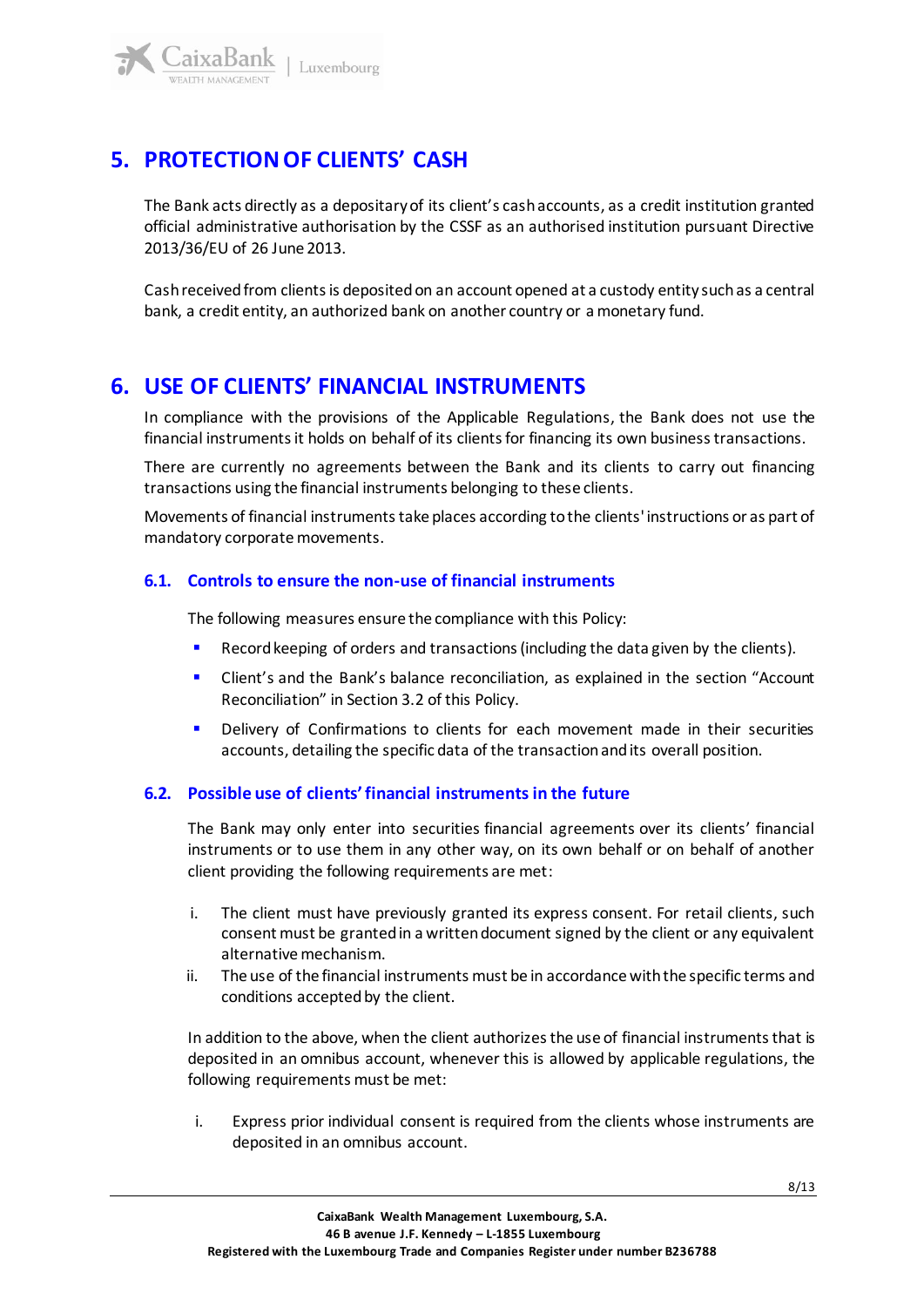

- ii. The Bank must have systems and controls to ensure that the instruments are only used if the client has granted its express consent.
- iii. Record keeping, including the following information:
	- a. The data of the client who has given instructions for its financial instruments to be used.
	- b. The number of financial instruments used belonging to each client that has granted its consent (so that any possible losses can be assigned to each client).

The Bank will not enterin any case Title Transfer Financial Collateral Agreements with retail clients (hereinafter "**TTCA**"), when such financial collateral arrangements are intended to guarantee or cover actual or contingent or potential client obligations.

According to the Directive 2002/47/EC, Title Transfer Collateral Agreements is an agreement whereby the client transfers temporarily the full property of the subject matter of the financial guarantee to the Bank for the purpose of securing the principal financial obligations, including in this category the double operations and the operations with repurchase agreement. It is considered a fiduciary alienation depending on guarantee.

Only TTCAs may be entered into with clients classified as professionals or eligible counterparties, provided that the suitability of the use of the TTCAs has been considered and documented. To document the suitability of such agreement, the following factors must be considered:

- i. If there is a weak relationship between the client's obligation to the Bank and the use of such agreements, and if the probability of a client's liability to the Bank is low or insignificant;
- ii. If the amount of funds or the financial instruments of the client subject to Title Transfer Collateral Agreements exceeds the obligation of the client, or if there is no limit for the obligations that the clients has with the Bank; and
- iii. If all financial instruments or client's funds are subject to Title Transfer Collateral Agreements, without considering the obligation that every client has with the Bank.

In case of using TTCAs, the Bank will ensure that to the professional clients and eligible counterparties are duly informed about the associated risks and the effect of any agreement of this nature with respect to the client's financial instruments and funds. In other words, these clients shall be informed about the property of the instrument (as it shall belong to the Bank), as well about the decrease to have any protections under the safeguarding provisions of MiFID 2 in relation to this instrument.

### <span id="page-8-0"></span>**7. GENERAL INFORMATION RELATED TO THIS POLICY**

The Bank provides its clients or potential clients with information about the protection of their financial instruments or funds. They are informed of the possibility for the financial instruments or funds to be deposited in a third-party company on behalf of the institution as well as the Bank's responsibility, by virtue of applicable national law, for any act or omission by such third party and the consequences for its clients if such third party is declared insolvent.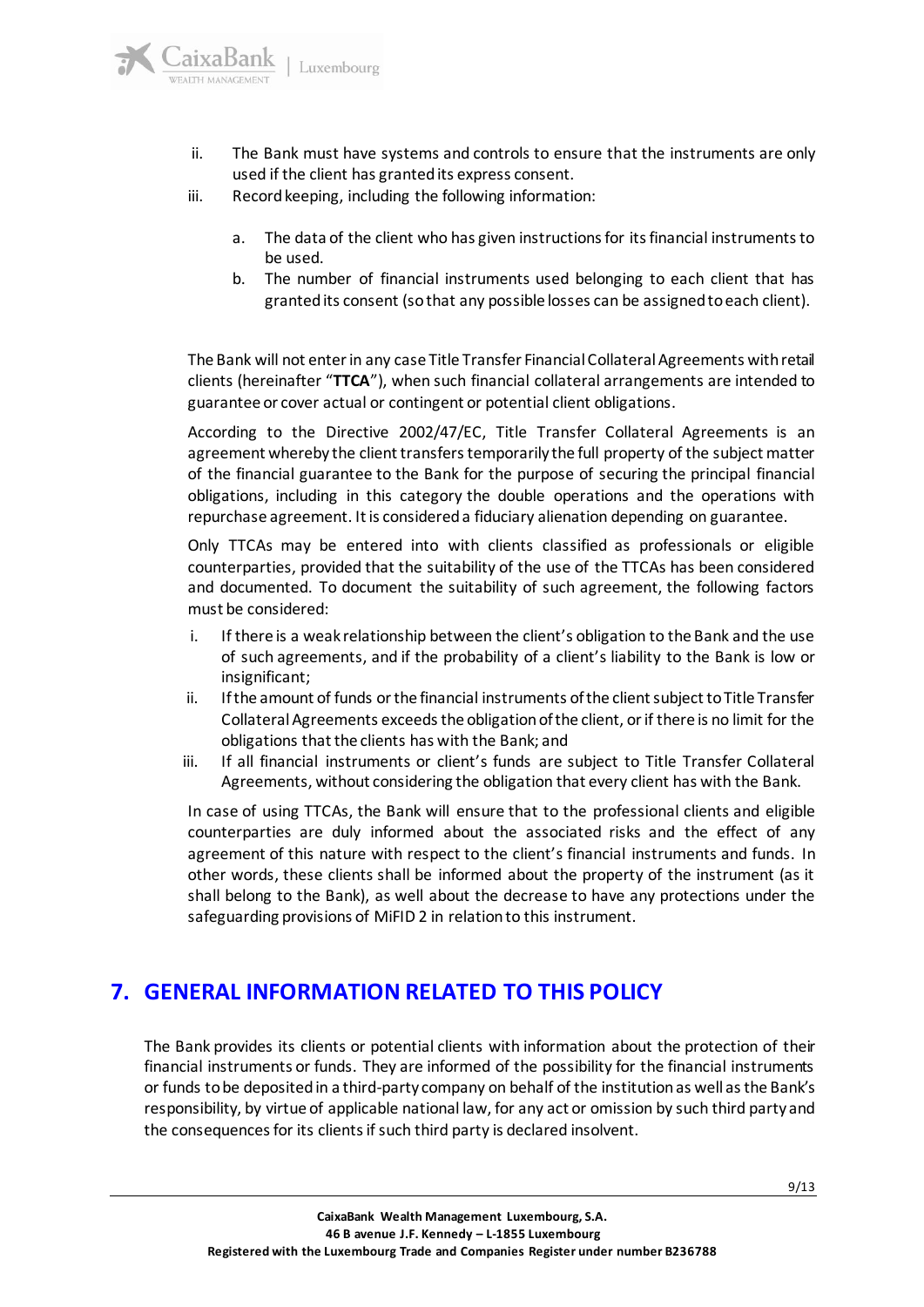

Moreover, when clients' financial instruments are deposited in an omnibus account with a third party, such clients are previously informed thereof and they are clearly warned of the related risks.

In this respect, the deposit and management agreements entered into and signed by the clients include the main aspects related to management of the financial instruments through Sub-Custodians and the Bank's guarantees for such purpose.

In the event that pursuant to the laws in the country where the client's financial instruments are deposited, the clients' financial instruments held by a third party cannot be differentiated from those owned by such third party, the Bank will notify its clients of this fact and warn them of the related risks.

The Bank will inform clients when the accounts containing their funds or financial instruments are subject to the legal system of a country that is not a member of the European Union. It will also notify its clients of the existence and conditions of any guarantee, encumbrance or compensation right held or that could be held by the Bank for its clients' financial instruments and funds.

Finally, the Bank shall publish this Policy on its website, in order to inform its clients and potential clients about their rights and the Bank's responsibility for protecting its clients' financial instruments and funds deposited in the Bank.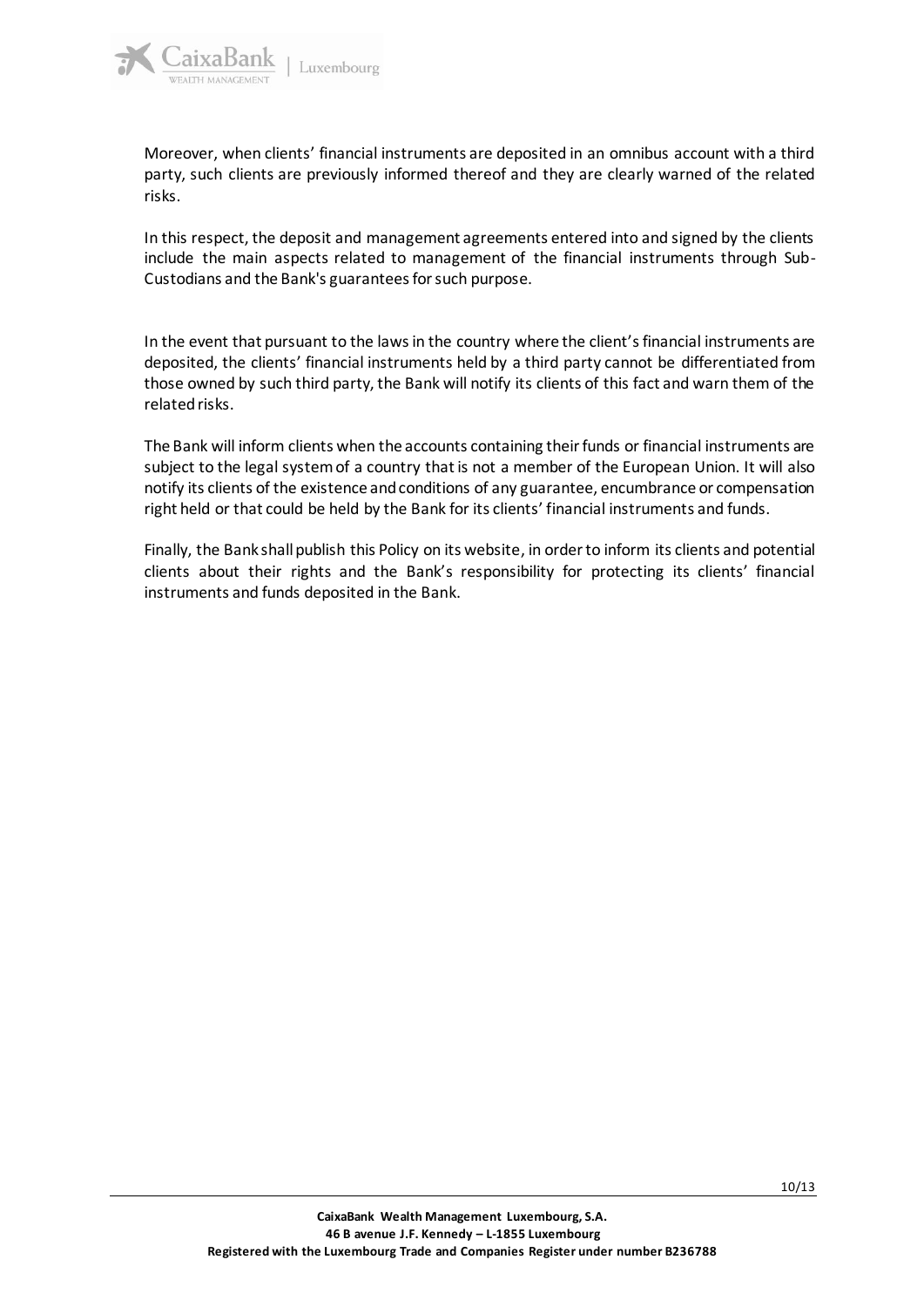

### **ANNEX I – DEFINITIONS**

<span id="page-10-0"></span>The following terms are used for the purposes of this Policy:

| Term                                    | <b>Definition</b>                                     |  |
|-----------------------------------------|-------------------------------------------------------|--|
| <b>Applicable</b><br><b>Regulations</b> | All regulations mentioned in Annex I of this Policy   |  |
| <b>CIS</b>                              | Collective Investment Scheme                          |  |
| <b>CWML or the Bank</b>                 | Refers to CaixaBank Wealth Management Luxembourg S.A. |  |
| <b>Delegated</b><br><b>Regulation</b>   | Commission Delegated Regulation (EU) 2017/565         |  |
| <b>Delegated Directive</b>              | Commission Delegated Directive (EU) 2017/593          |  |
| TTCA                                    | <b>Title Transfer Financial Collateral Agreements</b> |  |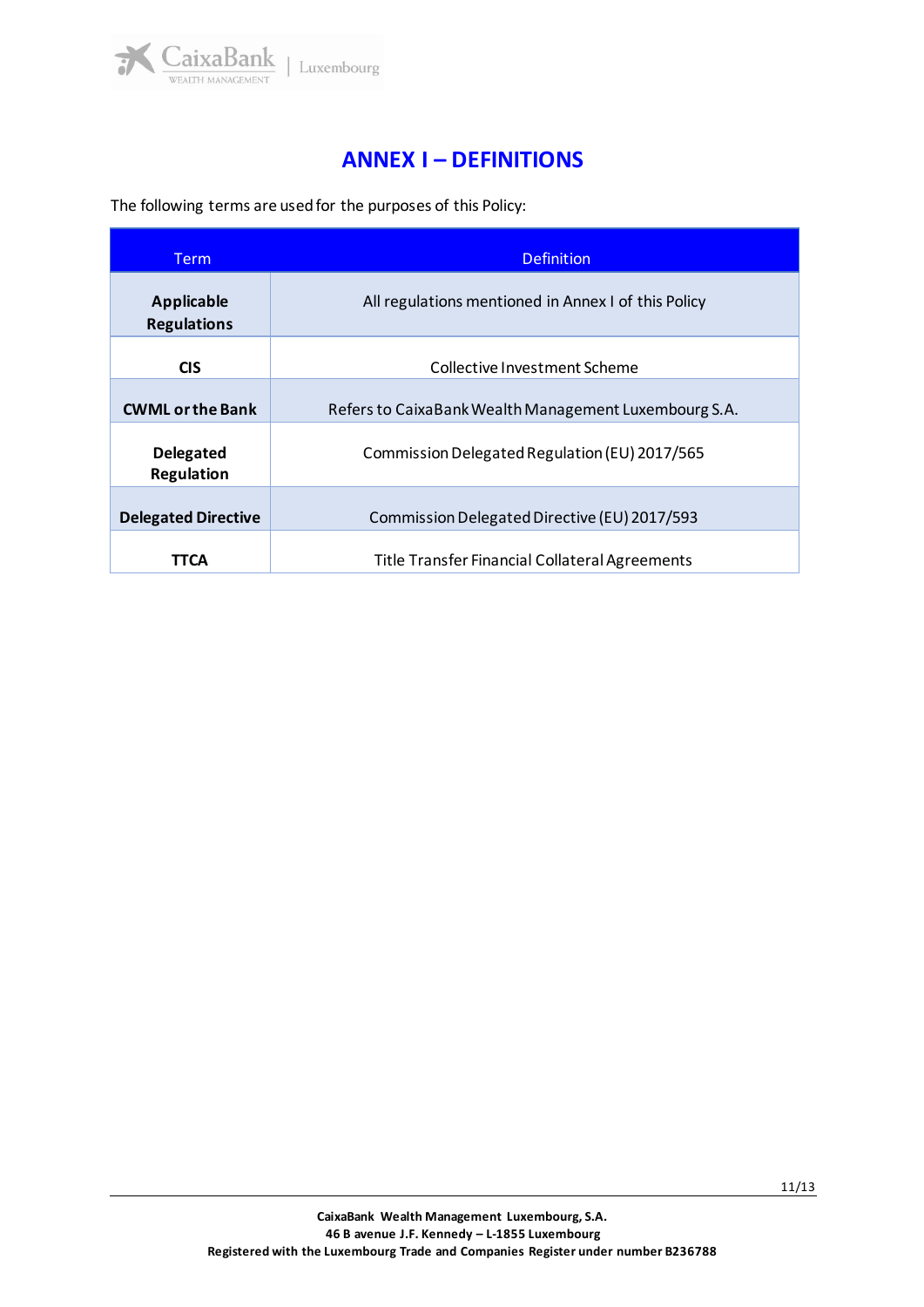aixaBank

# **ANNEX II – LEGAL FRAMEWORK**

<span id="page-11-0"></span>There follows a list of regulations making up the regulatory context of this Policy:

- Law of 5 April 1993 on the financial sector, as amended;
- Law of 30 May 2018 on markets in financial instruments;
	- o This law has to be read in conjunction with the MiFID 2 Directive it has transposed
- **■** Grand Ducal Regulation of 30 May 2018, on the protection of financial instruments and funds belonging to clients, product governance obligation and the rules applicable to the provision or reception of fees, commissions or any monetary or non-monetary benefits;
	- $\circ$  This Regulation has to be read in conjunction with the Delegated Directive it has transposed: Commission Delegated Directive (EU) 2017/593 of 7 April 2016 supplementing Directive 2014/65/EU of the European Parliament and of the Council with regard to safeguarding of financial instruments and funds belonging to clients, product governance obligations and the rules applicable to the provision or reception of fees, commissions or any monetary or non-monetary benefits;
- **•** Commission Delegated Regulation (EU) 2017/565 of 25 April 2016 supplementing Directive 2014/65/EU of the European Parliament and of the Council as regards organisational requirements and operating conditions for investment firms and defined terms for the purposes of that Directive;
- **•** Directive 2002/47/EC of the European Parliament and of the Council of 6 June 2002 on financial collateral arrangements, as amended.